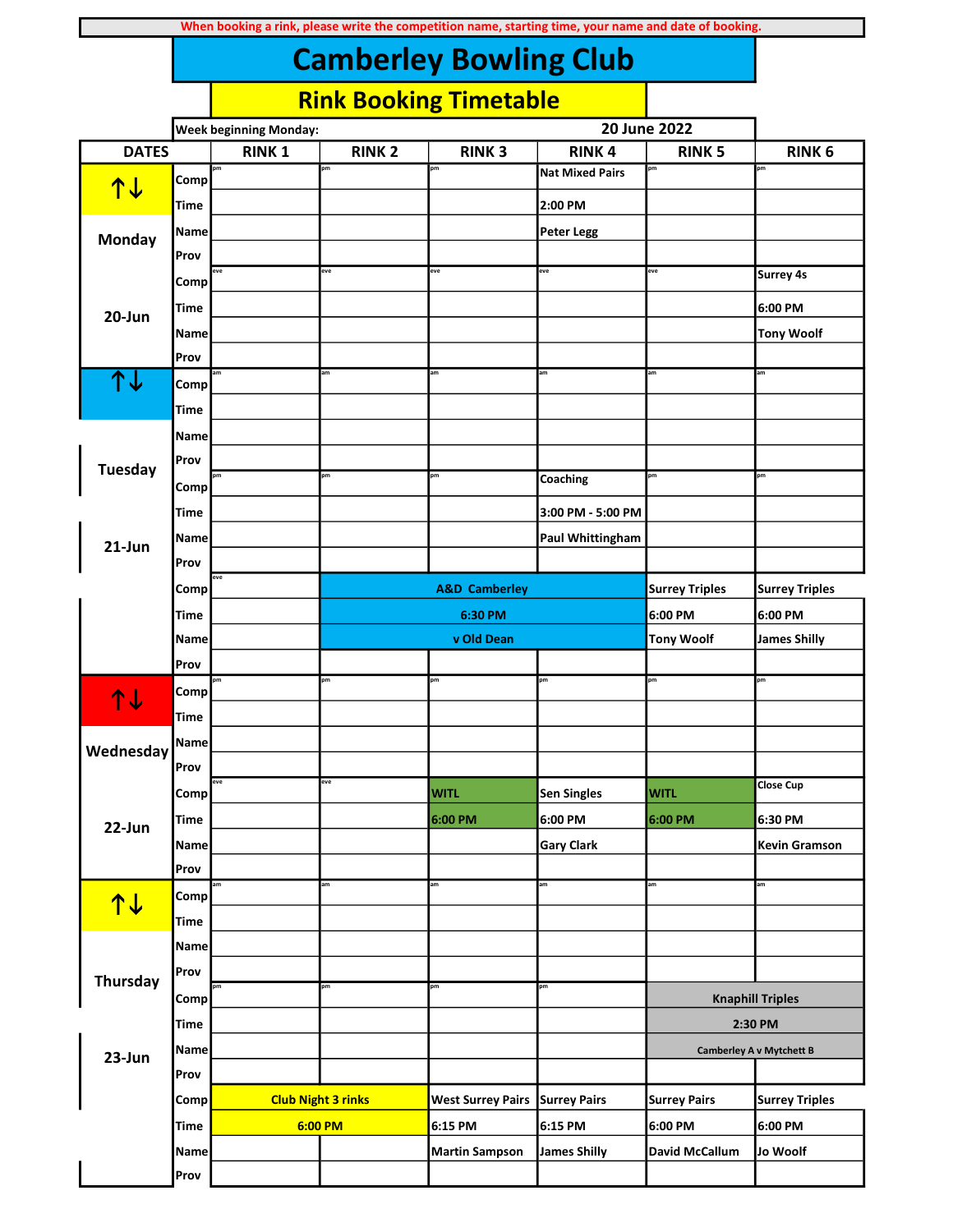|                            |             | <b>Week beginning Monday:</b> |               |                           | 20 June 2022           |               |                        |  |  |  |
|----------------------------|-------------|-------------------------------|---------------|---------------------------|------------------------|---------------|------------------------|--|--|--|
| <b>DATES</b>               |             | <b>RINK1</b>                  | <b>RINK 2</b> | <b>RINK3</b>              | <b>RINK4</b>           | <b>RINK 5</b> | <b>RINK 6</b>          |  |  |  |
| $\leftarrow$ $\rightarrow$ | Comp        | pm                            | pm            | pm                        | pm                     | pm            | pm                     |  |  |  |
|                            | Time        |                               |               |                           |                        |               |                        |  |  |  |
|                            | <b>Name</b> |                               |               |                           |                        |               |                        |  |  |  |
| Friday                     | Prov        |                               |               |                           |                        |               |                        |  |  |  |
|                            |             | Comp Surrey Chmp of Chm       | eve           | eve                       | <b>Surrey Singles</b>  | eve           | eve                    |  |  |  |
| 24-Jun                     | <b>Time</b> | 6:00 PM                       |               |                           | 6:00 PM                |               |                        |  |  |  |
|                            |             | Name David McCallum           |               |                           | <b>Tony Woolf</b>      |               |                        |  |  |  |
|                            | Prov        |                               |               |                           |                        |               |                        |  |  |  |
|                            | Comp        |                               | am            | <b>Surrey Mixed Fours</b> | am                     | am            | am                     |  |  |  |
| $\leftarrow$ $\rightarrow$ | <b>Time</b> |                               |               | 10:00 AM                  |                        |               |                        |  |  |  |
|                            | Name        |                               |               | <b>Tony Woolf</b>         |                        |               |                        |  |  |  |
| Saturday                   | Prov        |                               |               |                           |                        |               |                        |  |  |  |
|                            |             |                               |               |                           |                        |               |                        |  |  |  |
|                            | Comp        | <b>Club Two Wood Triples</b>  |               |                           |                        |               |                        |  |  |  |
| 25-Jun                     | <b>Time</b> |                               |               |                           | 2:30 PM                |               |                        |  |  |  |
|                            | <b>Name</b> |                               |               |                           |                        |               |                        |  |  |  |
|                            | Prov        | eve                           | eve           | eve                       | eve                    | eve           | eve                    |  |  |  |
|                            | Comp        |                               |               |                           |                        |               |                        |  |  |  |
|                            | Time        |                               |               |                           |                        |               |                        |  |  |  |
|                            | Name        |                               |               |                           |                        |               |                        |  |  |  |
|                            | Prov        |                               | am            |                           |                        | am            | am                     |  |  |  |
| $\leftarrow$ $\rightarrow$ | Comp        |                               |               | <b>Close Cup</b>          | <b>Nat Sen Singles</b> |               |                        |  |  |  |
|                            | Time        |                               |               | 10:00 AM                  | 10:00 AM               |               |                        |  |  |  |
| <b>Sunday</b>              | <b>Name</b> |                               |               | <b>Alistair McNicol</b>   | <b>Martin Sampson</b>  |               |                        |  |  |  |
|                            | Prov        | pm                            | pm            | pm                        | pm                     | pm            | Alternative to 4<br>pm |  |  |  |
|                            | Comp        |                               |               |                           |                        |               |                        |  |  |  |
| $26$ -Jun                  | <b>Time</b> |                               |               |                           |                        |               |                        |  |  |  |
|                            | Name        |                               |               |                           |                        |               |                        |  |  |  |
|                            | Prov        |                               |               |                           |                        |               |                        |  |  |  |
|                            |             | Comp Top Club                 | eve           | <b>Top Club</b>           | <b>Top Club</b>        | eve           | <b>Top Club</b>        |  |  |  |
|                            | <b>Time</b> | 6:00 PM                       |               | 6:00 PM                   | 6:00 PM                |               | 6:00 PM                |  |  |  |
|                            |             | Name Martin Sampson           |               | <b>Martin Sampson</b>     | <b>Martin Sampson</b>  |               | <b>Martin Sampson</b>  |  |  |  |
|                            | Prov        |                               |               |                           |                        |               |                        |  |  |  |
|                            |             | <b>Matches &amp; Leagues</b>  |               |                           |                        | Internal      |                        |  |  |  |
|                            |             | <b>Mixed</b>                  | <b>Ladies</b> | <b>Men</b>                |                        | <b>Club</b>   |                        |  |  |  |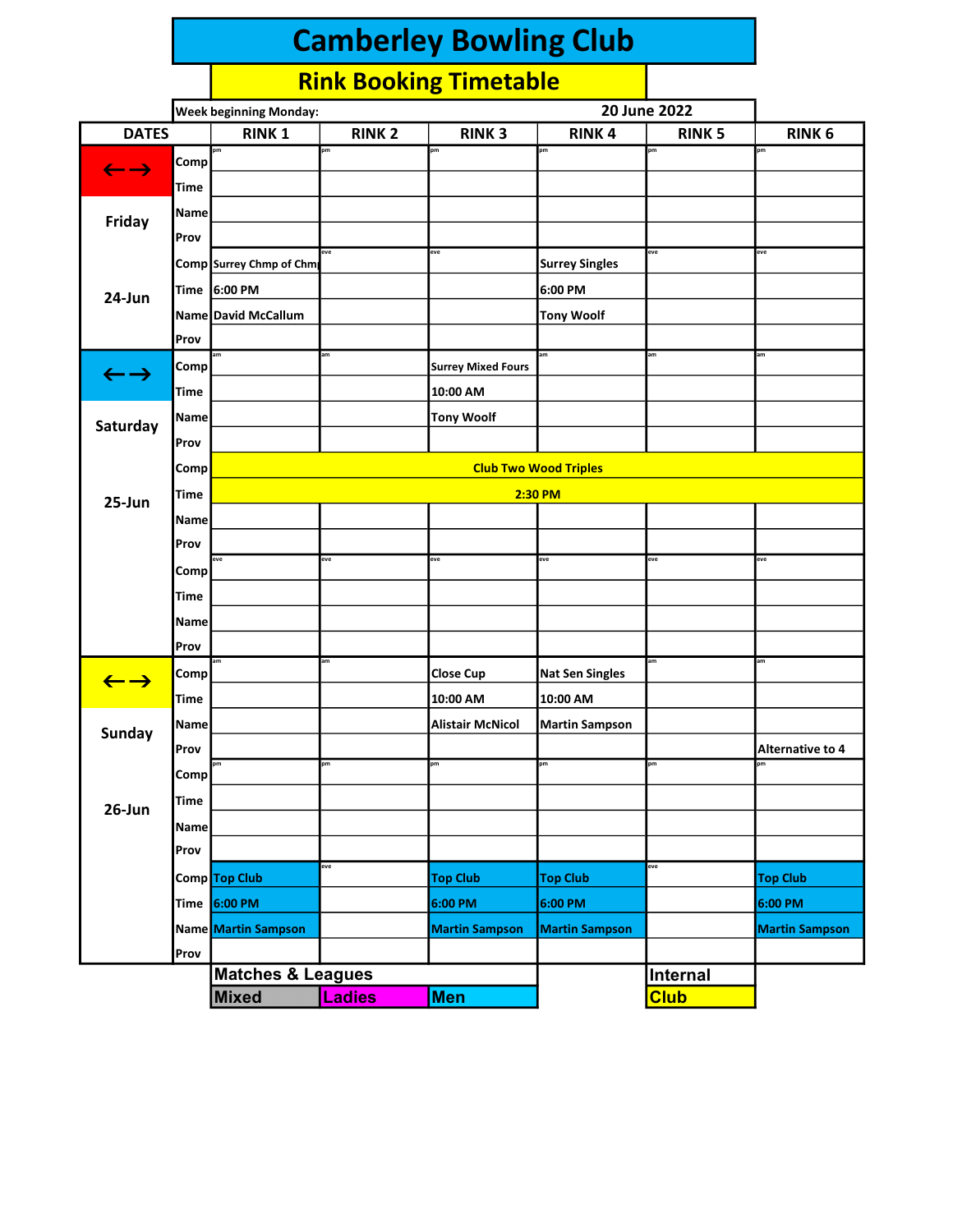|                            |             | <b>Week beginning Monday:</b> |                       |                               | 27 June 2022              |                           |                          |
|----------------------------|-------------|-------------------------------|-----------------------|-------------------------------|---------------------------|---------------------------|--------------------------|
| <b>DATES</b>               |             | <b>RINK1</b>                  | <b>RINK 2</b>         | <b>RINK3</b>                  | <b>RINK4</b>              | <b>RINK 5</b>             | <b>RINK 6</b>            |
|                            | Comp        | pm                            | pm                    | pm                            | pm                        | pm                        | pm                       |
| $\leftarrow$ $\rightarrow$ | Time        |                               |                       |                               |                           |                           |                          |
|                            | Name        |                               |                       |                               |                           |                           |                          |
| Monday                     | Prov        |                               |                       |                               |                           |                           |                          |
|                            | Comp        | eve                           | <b>Surrey Singles</b> | eve                           | <b>Surrey Fours</b>       | eve                       | eve                      |
|                            | Time        |                               | 6:00 PM               |                               | 6:00 PM                   |                           |                          |
| 27-Jun                     | Name        |                               | <b>Gill Rice</b>      |                               | <b>Gary Clark</b>         |                           |                          |
|                            | Prov        |                               |                       |                               |                           |                           |                          |
|                            | Comp        |                               | am                    | am                            | am                        | am                        | am                       |
| $\leftarrow$ $\rightarrow$ | Time        |                               |                       |                               |                           |                           |                          |
|                            | Name        |                               |                       |                               |                           |                           |                          |
|                            | Prov        |                               |                       |                               |                           |                           |                          |
| <b>Tuesday</b>             |             |                               |                       |                               |                           | pm                        | pm                       |
|                            |             | Comp Nat Senior Singles       |                       | <b>Ladies Friendly</b>        |                           |                           |                          |
|                            |             | Time 2:00 PM                  |                       | 2:00 PM                       |                           |                           |                          |
| 28-Jun                     | Prov        | Name Keith Wilson             |                       | v Cove                        |                           |                           |                          |
|                            |             | <b>A&amp;D Camberley</b>      |                       |                               |                           |                           |                          |
|                            | Comp        |                               |                       | <b>Surrey Triples</b>         | <b>Officer's Cup</b>      |                           | <b>A&amp;D Camberley</b> |
|                            |             | <b>Time</b><br>6:30 PM        |                       | 6:00 PM                       | 6:00 PM                   |                           | 6:30 PM                  |
|                            | Name        | v West End                    |                       | <b>Tony Woolf</b>             | Carolyn Lythgoe           |                           | v West End               |
|                            | Prov        |                               | pm                    | <b>Alternative to 4</b><br>pm | Alternative to 3          | pm                        | pm                       |
| $\leftarrow$ $\rightarrow$ | Comp        |                               |                       |                               | <b>Surrey Mixed Pairs</b> |                           |                          |
|                            | <b>Time</b> |                               |                       |                               | 2:15 PM                   |                           |                          |
| Wednesday                  | Name        |                               |                       |                               | <b>Tony Woolf</b>         |                           |                          |
|                            | Prov        |                               |                       | <b>Wokingham "WokCam Cup"</b> |                           |                           | eve                      |
|                            | Comp        |                               |                       |                               |                           |                           |                          |
| 29-Jun                     | <b>Time</b> |                               |                       | 6:00 PM                       |                           |                           |                          |
|                            | <b>Name</b> |                               |                       | <b>5 Men's Triples</b>        |                           |                           |                          |
|                            | Prov        |                               | am                    | am                            | am                        | am                        | am                       |
| $\leftarrow$ $\rightarrow$ | Comp        |                               |                       |                               |                           |                           |                          |
|                            | <b>Time</b> |                               |                       |                               |                           |                           |                          |
|                            | <b>Name</b> |                               |                       |                               |                           |                           |                          |
| <b>Thursday</b>            | Prov        |                               | pm                    | pm                            | pm                        | pm                        | pm                       |
|                            | Comp        |                               |                       |                               |                           |                           |                          |
|                            | <b>Time</b> |                               |                       |                               |                           |                           |                          |
| 30-Jun                     | Name        |                               |                       |                               |                           |                           |                          |
|                            | Prov        |                               |                       |                               |                           |                           |                          |
|                            | Comp        | eve                           | eve                   | eve                           |                           | <b>Club Night 3 rinks</b> |                          |
|                            | <b>Time</b> |                               |                       |                               |                           | 6:00 PM                   |                          |
|                            | Name        |                               |                       |                               |                           |                           |                          |
|                            | Prov        |                               |                       |                               |                           |                           |                          |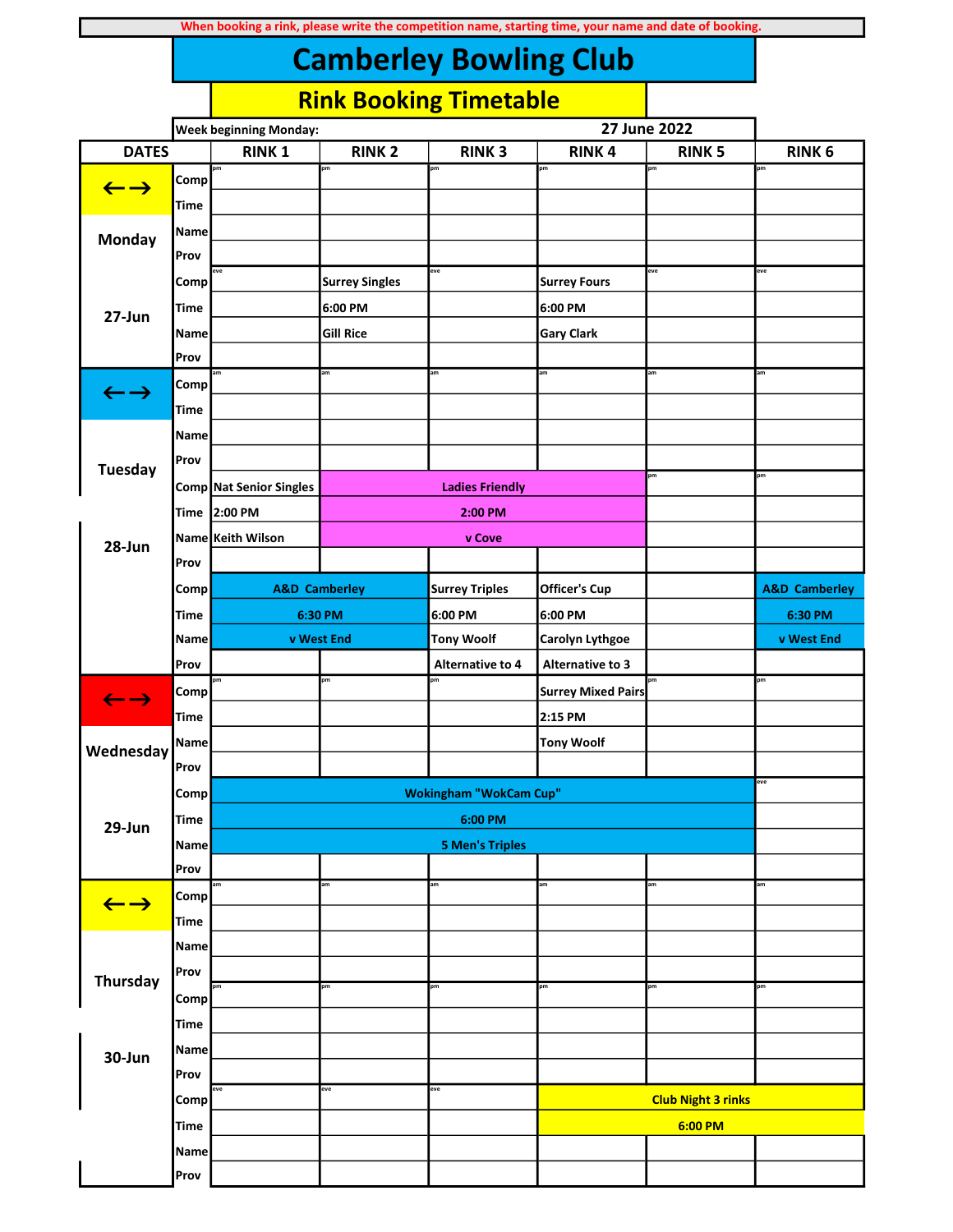|               |             | <b>Week beginning Monday:</b> |                         |                                            |                                               |                         |                       |  |  |  |
|---------------|-------------|-------------------------------|-------------------------|--------------------------------------------|-----------------------------------------------|-------------------------|-----------------------|--|--|--|
| <b>DATES</b>  |             | <b>RINK1</b>                  | <b>RINK 2</b>           | <b>RINK3</b>                               | <b>RINK4</b>                                  | <b>RINK 5</b>           | <b>RINK 6</b>         |  |  |  |
| ↑↓            | Comp        | pm                            | pm                      | pm                                         | <b>Major Bowl</b>                             | Championship            | pm                    |  |  |  |
|               | <b>Time</b> |                               |                         |                                            | 2:30 PM                                       | 2:00 PM                 |                       |  |  |  |
| Friday        | <b>Name</b> |                               |                         |                                            | <b>Martin Sampson</b>                         | <b>Alistair McNicol</b> |                       |  |  |  |
|               | Prov        |                               |                         |                                            |                                               |                         |                       |  |  |  |
|               | Comp        | eve                           | eve                     | <b>WS M/W 6.15pm</b>                       | eve                                           | <b>B/W Valley</b>       | <b>Surrey Top 4's</b> |  |  |  |
| $01$ -Jul     | <b>Time</b> |                               |                         | <b>Camberley A</b>                         |                                               | 6:15 PM                 | 6:00 PM               |  |  |  |
|               | Name        |                               |                         | v Egham                                    |                                               | v Mytchett              | Keith Wilson          |  |  |  |
|               | Prov        |                               |                         |                                            |                                               |                         |                       |  |  |  |
|               | Comp        |                               | am                      | am                                         | am                                            | <b>Nat Mixed Pairs</b>  |                       |  |  |  |
| ↑↓            | <b>Time</b> |                               |                         |                                            |                                               | 10:00 AM                |                       |  |  |  |
|               | Name        |                               |                         |                                            |                                               | <b>Carolyn Lythgoe</b>  |                       |  |  |  |
| Saturday      | Prov        |                               |                         |                                            |                                               |                         | Alternative to 5      |  |  |  |
|               | Comp        |                               |                         | <b>WSBL and Sapphire Camberley v Egham</b> |                                               |                         |                       |  |  |  |
|               | Time        |                               |                         |                                            | 2:30 PM                                       |                         |                       |  |  |  |
| 02-Jul        | Name        |                               |                         |                                            | 3 Men's Rinks & 3 Mixed Triples               |                         |                       |  |  |  |
|               | Prov        |                               |                         |                                            |                                               |                         |                       |  |  |  |
|               | Comp        | eve                           | eve                     | eve                                        | eve                                           | eve                     | eve                   |  |  |  |
|               | <b>Time</b> |                               |                         |                                            |                                               |                         |                       |  |  |  |
|               | Name        |                               |                         |                                            |                                               |                         |                       |  |  |  |
|               | Prov        |                               |                         |                                            |                                               |                         |                       |  |  |  |
|               | Comp        | am                            | <b>L&amp;SC Triples</b> | <b>Ladies Top Club</b>                     |                                               |                         |                       |  |  |  |
| <u> ተተ</u>    | <b>Time</b> |                               | 10:00 AM                |                                            |                                               | 10:00 AM                |                       |  |  |  |
|               | Name        |                               | <b>James Shilly</b>     |                                            |                                               | <b>Carolyn Lythgoe</b>  |                       |  |  |  |
| <b>Sunday</b> | Prov        |                               |                         |                                            |                                               |                         |                       |  |  |  |
|               | Comp        |                               | pm                      |                                            | Surrey Top 10 (singles, pairs, triples, rink) |                         |                       |  |  |  |
|               | Time        |                               |                         |                                            |                                               | 2:30 PM                 |                       |  |  |  |
| 03-Jul        | <b>Name</b> |                               |                         |                                            |                                               | v Southey               |                       |  |  |  |
|               | Prov        |                               |                         |                                            |                                               |                         |                       |  |  |  |
|               | Comp        | eve                           | eve                     | eve                                        | eve                                           | eve                     | eve                   |  |  |  |
|               | <b>Time</b> |                               |                         |                                            |                                               |                         |                       |  |  |  |
|               | <b>Name</b> |                               |                         |                                            |                                               |                         |                       |  |  |  |
|               | Prov        |                               |                         |                                            |                                               |                         |                       |  |  |  |
|               |             | <b>Matches &amp; Leagues</b>  |                         |                                            |                                               | Internal                |                       |  |  |  |
|               |             | <b>Mixed</b>                  | <b>Ladies</b>           | <b>Men</b>                                 |                                               | <b>Club</b>             |                       |  |  |  |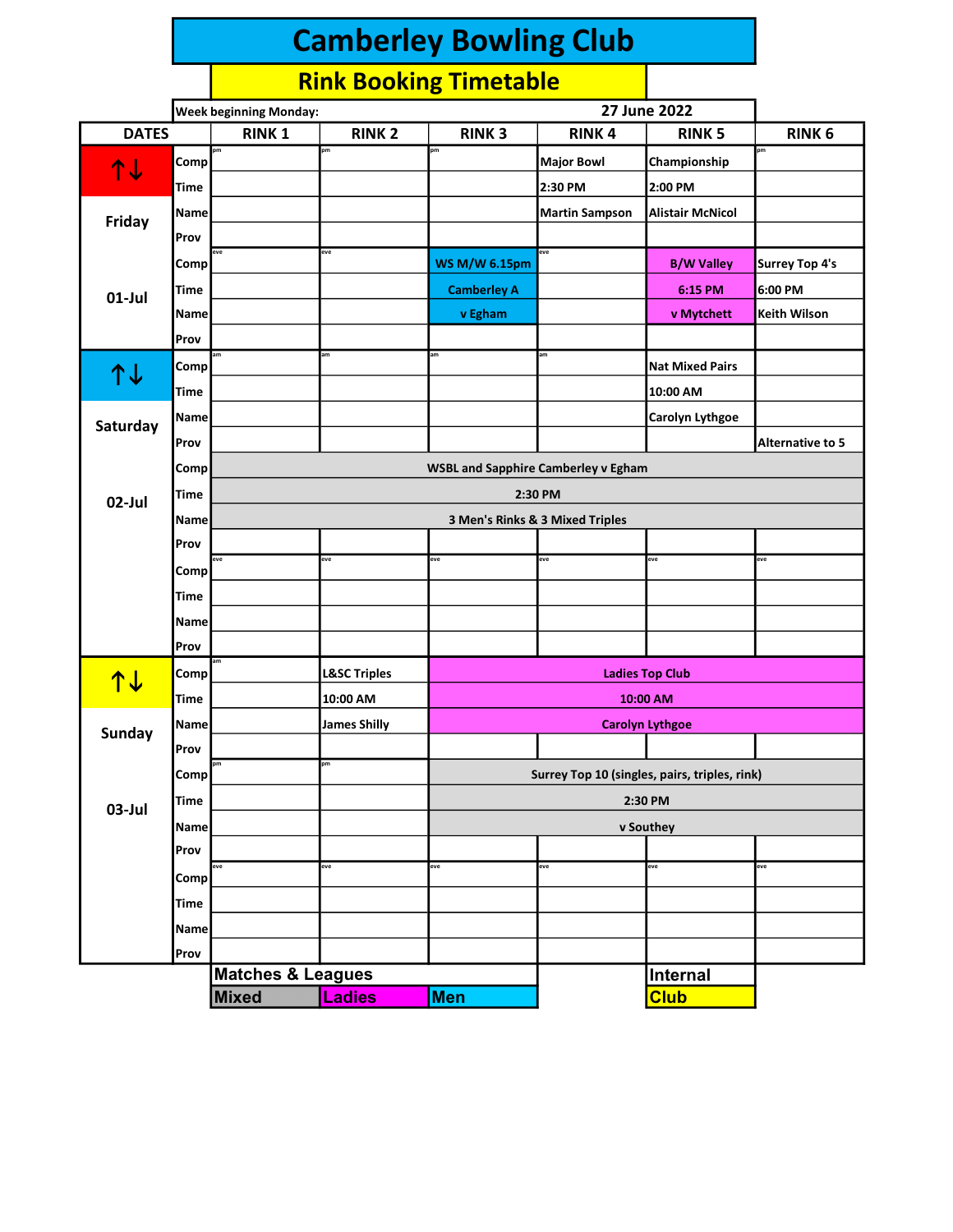|                |                     | <b>Week beginning Monday:</b> |                           |              | 04 July 2022                              |                                   |                         |  |
|----------------|---------------------|-------------------------------|---------------------------|--------------|-------------------------------------------|-----------------------------------|-------------------------|--|
| <b>DATES</b>   |                     | <b>RINK1</b>                  | <b>RINK 2</b>             | <b>RINK3</b> | <b>RINK4</b>                              | <b>RINK 5</b>                     | <b>RINK 6</b>           |  |
|                | Comp                | pm                            | pm                        | þm           | pm                                        | pm                                | pm                      |  |
| <u>↑↓</u>      | Time                |                               |                           |              |                                           |                                   |                         |  |
|                | Name                |                               |                           |              |                                           |                                   |                         |  |
| Monday         | Prov                |                               |                           |              |                                           |                                   |                         |  |
|                | Comp                | eve                           | eve                       | eve          | <b>Novice Cup</b>                         | eve                               | <b>Under 25 Singles</b> |  |
|                | <b>Time</b>         |                               |                           |              | 6:00 PM                                   |                                   | 6:30 PM                 |  |
| 04-Jul         | Name                |                               |                           |              | <b>Kevin Gramson</b>                      |                                   | <b>Josh McCarthy</b>    |  |
|                | Prov                |                               |                           |              |                                           |                                   |                         |  |
| ↑↓             | Comp                | am                            | am                        | am           | am                                        | am                                | am                      |  |
|                | <b>Time</b>         |                               |                           |              |                                           |                                   |                         |  |
|                | Name                |                               |                           |              |                                           |                                   |                         |  |
|                | Prov                |                               |                           |              |                                           |                                   |                         |  |
| <b>Tuesday</b> | <b>Comp</b>         | pm                            | pm                        | pm           | Men's Championsh                          | pm                                | pm                      |  |
|                | <b>Time</b>         |                               |                           |              | 2:30 PM                                   |                                   |                         |  |
|                | Name                |                               |                           |              | <b>Martin Sampson</b>                     |                                   |                         |  |
| 05-Jul         | Prov                |                               |                           |              |                                           |                                   |                         |  |
|                |                     | eve                           | eve                       | eve          | eve                                       | eve                               | eve                     |  |
|                | Comp<br><b>Time</b> |                               |                           |              |                                           |                                   |                         |  |
|                |                     |                               |                           |              |                                           |                                   |                         |  |
|                | Name<br>Prov        |                               |                           |              |                                           |                                   |                         |  |
|                |                     | pm                            | pm                        | pm           | pm                                        | pm                                | pm                      |  |
| 14             | Comp                |                               |                           |              |                                           |                                   |                         |  |
|                | <b>Time</b>         |                               |                           |              |                                           |                                   |                         |  |
| Wednesday      | <b>Name</b><br>Prov |                               |                           |              |                                           |                                   |                         |  |
|                |                     | eve                           | eve                       |              | <b>Wed Internal Triples League (WITL)</b> |                                   | <b>Coventry Cup</b>     |  |
|                | Comp                |                               |                           |              |                                           |                                   |                         |  |
| 06-Jul         | Time                |                               |                           |              | 6:00 PM                                   |                                   | 6:00 PM                 |  |
|                | Name                |                               |                           |              |                                           |                                   | <b>Martin Sampson</b>   |  |
|                | Prov                | am                            | am                        | am           | am                                        | am                                | am                      |  |
| <b>14</b>      | Comp                |                               |                           |              |                                           |                                   |                         |  |
|                | Time                |                               |                           |              |                                           |                                   |                         |  |
|                | <b>Name</b>         |                               |                           |              |                                           |                                   |                         |  |
| Thursday       | Prov                |                               | pm                        | pm           |                                           |                                   | pm                      |  |
|                | Comp                |                               |                           |              |                                           | <b>Knaphill Triples</b>           |                         |  |
|                | Time                |                               |                           |              | 2:30 PM                                   |                                   |                         |  |
| 07-Jul         | Name                |                               |                           |              |                                           | <b>Camberley B v Mayford Hall</b> |                         |  |
|                | Prov                |                               |                           |              | eve                                       | eve                               | eve                     |  |
|                | Comp                |                               | <b>Club Night 3 rinks</b> |              |                                           |                                   |                         |  |
|                | <b>Time</b>         |                               | 6:00 PM                   |              |                                           |                                   |                         |  |
|                | <b>Name</b>         |                               |                           |              |                                           |                                   |                         |  |
|                | Prov                |                               |                           |              |                                           |                                   |                         |  |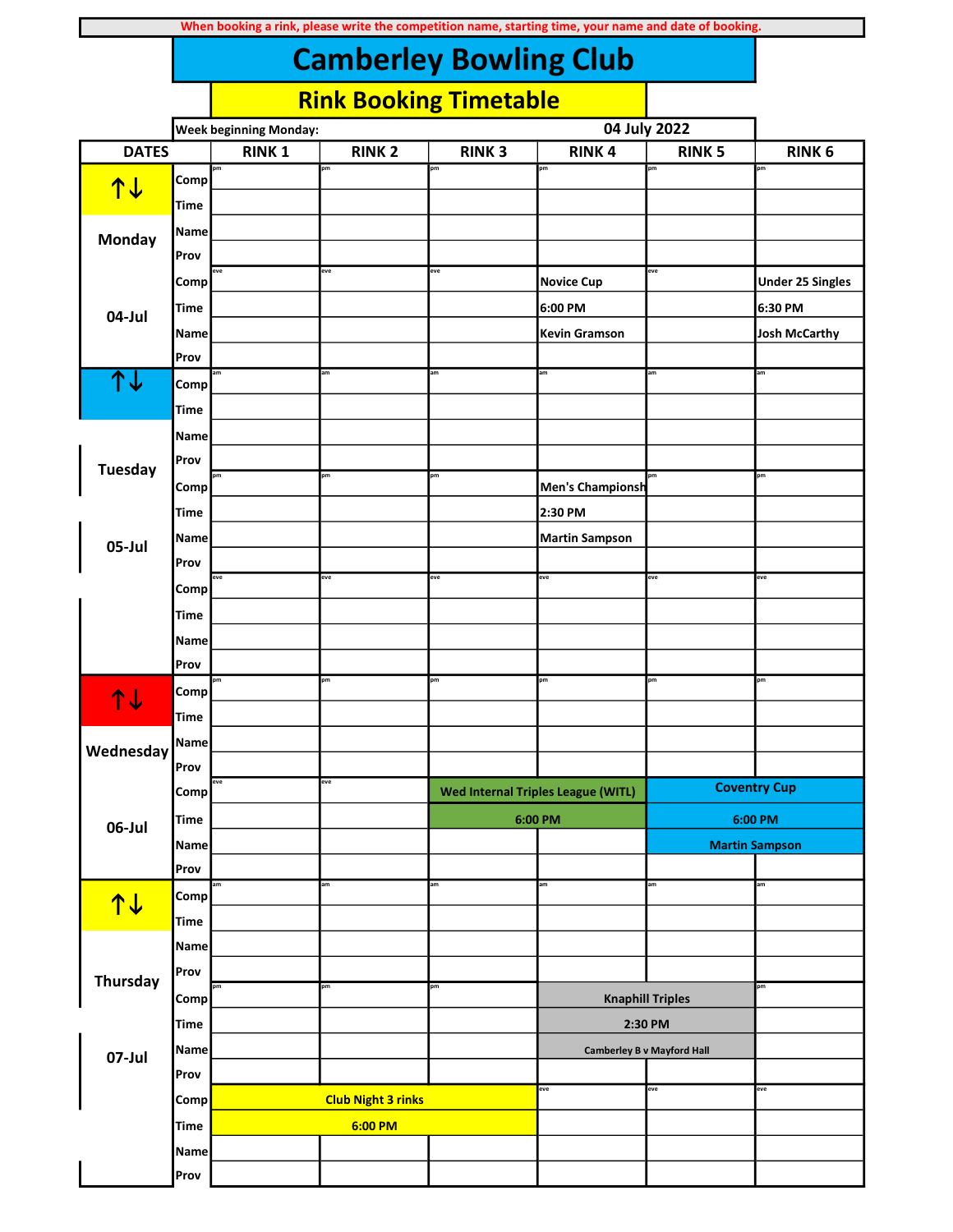|                            |             | 04 July 2022<br><b>Week beginning Monday:</b> |               |                        |              |                         |                       |
|----------------------------|-------------|-----------------------------------------------|---------------|------------------------|--------------|-------------------------|-----------------------|
| <b>DATES</b>               |             | <b>RINK1</b>                                  | <b>RINK 2</b> | <b>RINK3</b>           | <b>RINK4</b> | <b>RINK 5</b>           | <b>RINK 6</b>         |
| $\leftarrow$ $\rightarrow$ | Comp        | pm                                            | pm            | pm                     | pm           | pm                      | <b>George Shield</b>  |
|                            | <b>Time</b> |                                               |               |                        |              |                         | 2:30 PM               |
|                            | Name        |                                               |               |                        |              |                         | <b>Martin Sampson</b> |
| Friday                     | Prov        |                                               |               |                        |              |                         |                       |
|                            | Comp        | eve                                           | eve           | <b>B/W Valley</b>      | eve          | eve                     | eve                   |
|                            | <b>Time</b> |                                               |               | 6:15 PM                |              |                         |                       |
| 08-Jul                     | Name        |                                               |               | v Farnborough          |              |                         |                       |
|                            | Prov        |                                               |               |                        |              |                         |                       |
|                            | Comp        | am                                            | am            | am                     | am           | am                      | am                    |
| $\leftarrow$ $\rightarrow$ | <b>Time</b> |                                               |               |                        |              |                         |                       |
|                            | Name        |                                               |               |                        |              |                         |                       |
| Saturday                   | Prov        |                                               |               |                        |              |                         |                       |
|                            | <b>Comp</b> |                                               |               | Camberley v Mytchett   |              | pm                      | pm                    |
|                            | <b>Time</b> |                                               | 2:30 PM       |                        |              |                         |                       |
| 09-Jul                     | Name        |                                               |               | <b>4 Mixed Triples</b> |              |                         |                       |
|                            | Prov        |                                               |               |                        |              |                         |                       |
|                            | Comp        | eve                                           | eve           | eve                    | eve          | eve                     | eve                   |
|                            | <b>Time</b> |                                               |               |                        |              |                         |                       |
|                            | Name        |                                               |               |                        |              |                         |                       |
|                            | Prov        |                                               |               |                        |              |                         |                       |
|                            | Comp        | am                                            | am            | am                     | am           | am                      | am                    |
| $\leftarrow$ $\rightarrow$ |             |                                               |               |                        |              |                         |                       |
|                            | <b>Time</b> |                                               |               |                        |              |                         |                       |
| Sunday                     | Name        |                                               |               |                        |              |                         |                       |
|                            | Prov        | pm                                            | pm            | pm                     | pm           | pm                      | pm                    |
|                            | Comp        |                                               |               |                        |              |                         |                       |
| $10$ -Jul                  | <b>Time</b> |                                               |               |                        |              |                         |                       |
|                            | Name        |                                               |               |                        |              |                         |                       |
|                            | Prov        | eve                                           | eve           | eve                    | eve          | eve                     | eve                   |
|                            | Comp        |                                               |               |                        |              |                         |                       |
|                            | <b>Time</b> |                                               |               |                        |              |                         |                       |
|                            | Name        |                                               |               |                        |              |                         |                       |
|                            | Prov        | <b>Matches &amp; Leagues</b>                  |               |                        |              |                         |                       |
|                            |             | <b>Mixed</b>                                  | Ladies        | Men                    |              | Internal<br><b>Club</b> |                       |
|                            |             |                                               |               |                        |              |                         |                       |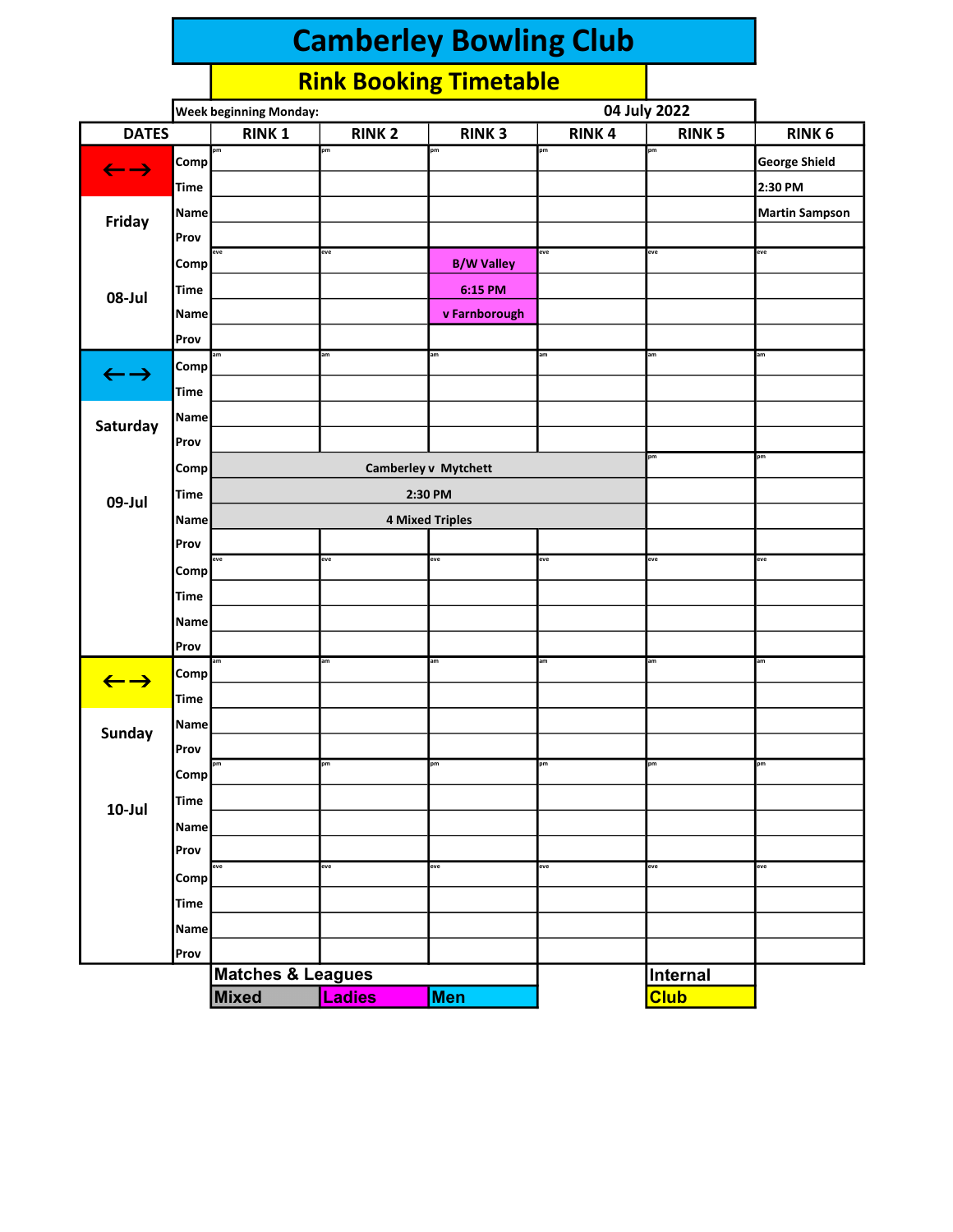| When booking a rink, please write the competition name, starting time, your name and date of booking. |  |
|-------------------------------------------------------------------------------------------------------|--|
|-------------------------------------------------------------------------------------------------------|--|

|                            |             | <b>Week beginning Monday:</b> |               |                                                 |                          |                           |               |
|----------------------------|-------------|-------------------------------|---------------|-------------------------------------------------|--------------------------|---------------------------|---------------|
| <b>DATES</b>               |             | <b>RINK1</b>                  | <b>RINK 2</b> | <b>RINK3</b>                                    | <b>RINK4</b>             | <b>RINK 5</b>             | <b>RINK 6</b> |
|                            | Comp        | pm                            | pm            | pm                                              | pm                       | pm                        | pm            |
| $\leftarrow$ $\rightarrow$ | Time        |                               |               |                                                 |                          |                           |               |
|                            | Name        |                               |               |                                                 |                          |                           |               |
| Monday                     | Prov        |                               |               |                                                 |                          |                           |               |
|                            |             | eve                           |               |                                                 | eve                      | eve                       | eve           |
|                            | Comp        |                               |               | <b>West Surrey Ladies</b>                       |                          |                           |               |
| $11$ -Jul                  | <b>Time</b> |                               |               | 6:15 PM                                         |                          |                           |               |
|                            | Name        |                               |               | v Knaphill                                      |                          |                           |               |
|                            | Prov        |                               | am            | am                                              | am                       | am                        | am            |
| $\leftarrow$ $\rightarrow$ | Comp        |                               |               |                                                 |                          |                           |               |
|                            | <b>Time</b> |                               |               |                                                 |                          |                           |               |
|                            | Name        |                               |               |                                                 |                          |                           |               |
| <b>Tuesday</b>             | Prov        |                               |               |                                                 |                          |                           |               |
|                            | Comp        | pm                            | pm            | pm                                              | pm                       | pm                        | pm            |
|                            | <b>Time</b> |                               |               |                                                 |                          |                           |               |
| 12-Jul                     | Name        |                               |               |                                                 |                          |                           |               |
|                            | Prov        |                               |               |                                                 |                          |                           |               |
|                            | Comp        | eve                           | eve           | eve                                             |                          | <b>A&amp;D Camberley</b>  |               |
|                            | Time        |                               |               |                                                 |                          | 6:30 PM                   |               |
|                            | Name        |                               |               |                                                 |                          | v Farnborough A           |               |
|                            | Prov        |                               |               |                                                 |                          |                           |               |
|                            | Comp        | pm                            | pm            | pm                                              | <b>Prentice Cup</b>      | pm                        | pm            |
| $\leftarrow$ $\rightarrow$ | Time        |                               |               |                                                 | 2:00 PM                  |                           |               |
|                            | Name        |                               |               |                                                 | <b>Alistair McNicol</b>  |                           |               |
| Wednesday                  | Prov        |                               |               |                                                 |                          |                           |               |
|                            | Comp        | eve                           |               | <b>Wednesday Internal Triples League (WITL)</b> |                          | eve                       | eve           |
|                            |             |                               |               |                                                 |                          |                           |               |
| $13$ -Jul                  | <b>Time</b> |                               |               | 6:00 PM                                         |                          |                           |               |
|                            | <b>Name</b> |                               |               |                                                 |                          |                           |               |
|                            | Prov        | am                            | am            | am                                              | am                       | am                        | am            |
| $\leftarrow$ $\rightarrow$ | Comp        |                               |               |                                                 |                          |                           |               |
|                            | <b>Time</b> |                               |               |                                                 |                          |                           |               |
|                            | <b>Name</b> |                               |               |                                                 |                          |                           |               |
| Thursday                   | Prov        | pm                            | pm            |                                                 |                          | pm                        | pm            |
|                            | Comp        |                               |               |                                                 | <b>Knaphill Triples</b>  |                           |               |
|                            | <b>Time</b> |                               |               |                                                 | 2:30 PM                  |                           |               |
| 14-Jul                     | Name        |                               |               |                                                 | Camberley A v West End A |                           |               |
|                            | Prov        |                               |               |                                                 |                          |                           |               |
|                            | Comp        | eve                           | eve           | eve                                             |                          | <b>Club Night 3 rinks</b> |               |
|                            | <b>Time</b> |                               |               |                                                 |                          | 6:00 PM                   |               |
|                            | Name        |                               |               |                                                 |                          |                           |               |
|                            | Prov        |                               |               |                                                 |                          |                           |               |
|                            |             |                               |               |                                                 |                          |                           |               |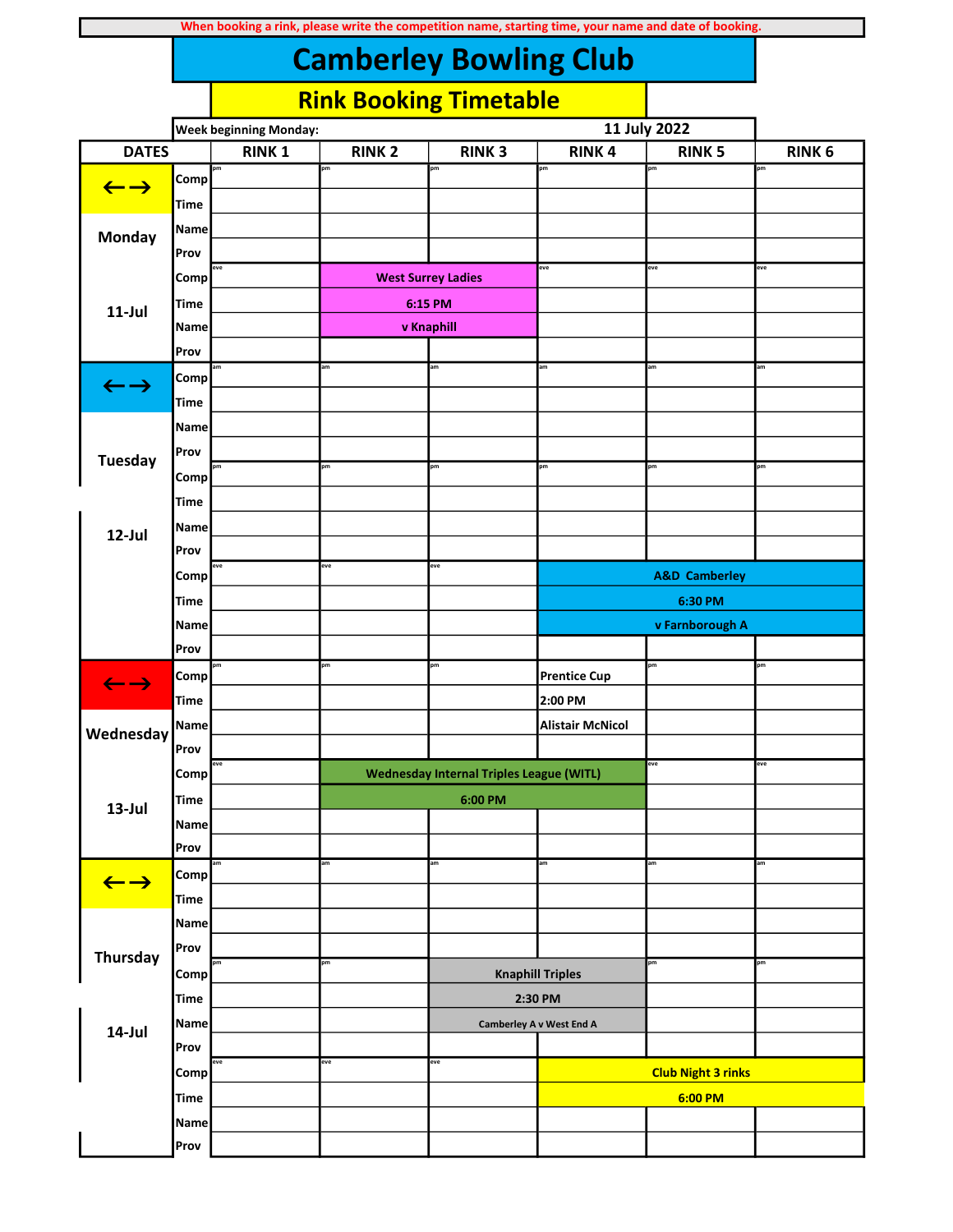|              |             | 11 July 2022<br><b>Week beginning Monday:</b> |                      |                      |                      |                   |               |
|--------------|-------------|-----------------------------------------------|----------------------|----------------------|----------------------|-------------------|---------------|
| <b>DATES</b> |             | <b>RINK1</b>                                  | <b>RINK 2</b>        | <b>RINK3</b>         | <b>RINK4</b>         | <b>RINK 5</b>     | <b>RINK 6</b> |
| ↑↓           | Comp        | pm                                            | pm                   | pm                   | pm                   | pm                | pm            |
|              | <b>Time</b> |                                               |                      |                      |                      |                   |               |
|              | Name        |                                               |                      |                      |                      |                   |               |
| Friday       | Prov        |                                               |                      |                      |                      |                   |               |
|              | Comp        | eve                                           | eve                  | <b>WS M/W 6.15pm</b> | <b>WS M/W 6.15pm</b> | <b>B/W Valley</b> | eve           |
|              | <b>Time</b> |                                               |                      | <b>Camberley A</b>   | <b>Camberley C</b>   | 6:15 PM           |               |
| $15$ -Jul    | Name        |                                               |                      | v Knaphill A         | v Knaphill B         | v West End        |               |
|              | Prov        |                                               |                      |                      |                      |                   |               |
|              | Comp        | am                                            | am                   | am                   | am                   | am                | am            |
| 1↓           | <b>Time</b> |                                               |                      |                      |                      |                   |               |
|              | <b>Name</b> |                                               |                      |                      |                      |                   |               |
| Saturday     | Prov        |                                               |                      |                      |                      |                   |               |
|              | Comp        | pm                                            | pm                   | pm                   | pm                   | pm                | pm            |
| $16$ -Jul    | <b>Time</b> |                                               |                      |                      |                      |                   |               |
|              | Name        |                                               |                      |                      |                      |                   |               |
|              | Prov        |                                               |                      |                      |                      |                   |               |
|              | Comp        | eve                                           | eve                  | eve                  | eve                  | eve               | eve           |
|              | <b>Time</b> |                                               |                      |                      |                      |                   |               |
|              | Name        |                                               |                      |                      |                      |                   |               |
|              | Prov        |                                               |                      |                      |                      |                   |               |
|              |             | Comp Marking                                  | <b>Marking</b>       | Marking              | am                   | am                | am            |
| <b>14</b>    | <b>Time</b> | 10.00am                                       | 10.00am              | 10.00am              |                      |                   |               |
|              |             | Name Kevin Gramson                            | <b>Kevin Gramson</b> | <b>Kevin Gramson</b> |                      |                   |               |
| Sunday       | Prov        |                                               |                      |                      |                      |                   |               |
|              | Comp        | pm                                            | pm                   | pm                   | pm                   | pm                | pm            |
|              | Time        |                                               |                      |                      |                      |                   |               |
| 17-Jul       | Name        |                                               |                      |                      |                      |                   |               |
|              | Prov        |                                               |                      |                      |                      |                   |               |
|              | Comp        | eve                                           | eve                  | eve                  | eve                  | eve               | eve           |
|              | <b>Time</b> |                                               |                      |                      |                      |                   |               |
|              | Name        |                                               |                      |                      |                      |                   |               |
|              | Prov        |                                               |                      |                      |                      |                   |               |
|              |             | <b>Matches &amp; Leagues</b>                  |                      |                      |                      | Internal          |               |
|              |             | <b>Mixed</b>                                  | Ladies               | Men                  |                      | <b>Club</b>       |               |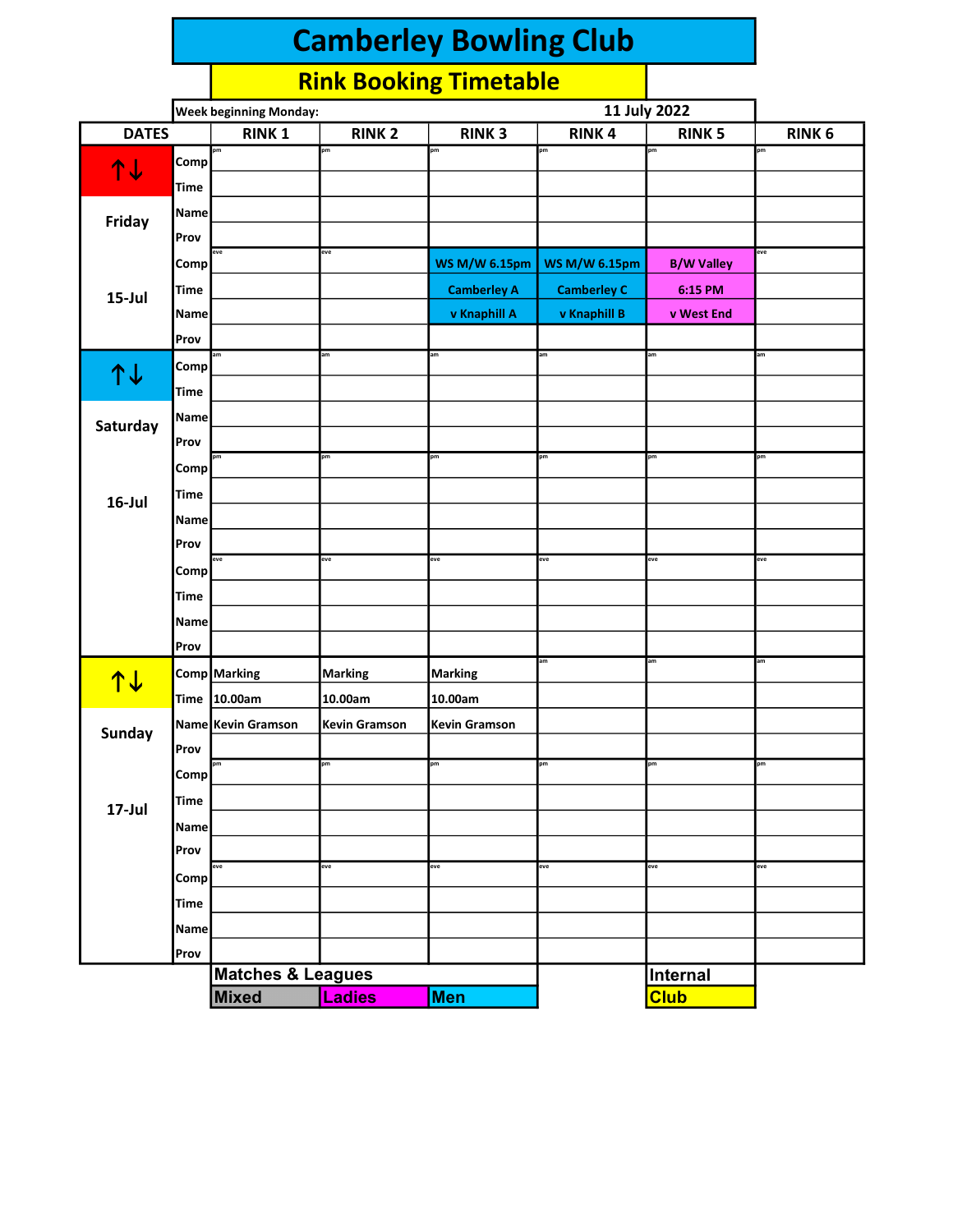| When booking a rink, please write the competition name, starting time, your name and date of booking. |  |
|-------------------------------------------------------------------------------------------------------|--|
|-------------------------------------------------------------------------------------------------------|--|

|                 |              | <b>Week beginning Monday:</b> |                           |              | 18 July 2022                                    |                         |               |
|-----------------|--------------|-------------------------------|---------------------------|--------------|-------------------------------------------------|-------------------------|---------------|
| <b>DATES</b>    |              | <b>RINK1</b>                  | <b>RINK 2</b>             | <b>RINK3</b> | <b>RINK4</b>                                    | <b>RINK 5</b>           | <b>RINK 6</b> |
|                 | <b>Comp</b>  | pm                            | pm                        | pm           | pm                                              | pm                      | pm            |
| <u>↑↓</u>       | <b>Time</b>  |                               |                           |              |                                                 |                         |               |
|                 | Name         |                               |                           |              |                                                 |                         |               |
| Monday          | Prov         |                               |                           |              |                                                 |                         |               |
|                 | Comp         | eve                           | eve                       | eve          | eve                                             | eve                     | eve           |
|                 | <b>Time</b>  |                               |                           |              |                                                 |                         |               |
| 18-Jul          | Name         |                               |                           |              |                                                 |                         |               |
|                 | Prov         |                               |                           |              |                                                 |                         |               |
| 个人              | Comp         | am                            | am                        | am           | am                                              | am                      | am            |
|                 | <b>Time</b>  |                               |                           |              |                                                 |                         |               |
|                 |              |                               |                           |              |                                                 |                         |               |
|                 | Name<br>Prov |                               |                           |              |                                                 |                         |               |
| <b>Tuesday</b>  |              | pm                            | pm                        |              |                                                 |                         | pm            |
|                 | Comp         |                               |                           |              | <b>Ladies Friendly</b>                          |                         |               |
|                 | Time         |                               |                           |              | 2:30 PM                                         |                         |               |
| 19-Jul          | Name         |                               |                           |              | v Crowthorne                                    |                         |               |
|                 | Prov         | eve                           | eve                       | eve          | eve                                             | eve                     | eve           |
|                 | Comp         |                               |                           |              |                                                 |                         |               |
|                 | <b>Time</b>  |                               |                           |              |                                                 |                         |               |
|                 | Name         |                               |                           |              |                                                 |                         |               |
|                 | Prov         | pm                            | pm                        | pm           | pm                                              | pm                      | pm            |
| <b>14</b>       | Comp         |                               |                           |              |                                                 |                         |               |
|                 | <b>Time</b>  |                               |                           |              |                                                 |                         |               |
| Wednesday       | <b>Name</b>  |                               |                           |              |                                                 |                         |               |
|                 | Prov         | eve                           | eve                       |              |                                                 |                         | eve           |
|                 | Comp         |                               |                           |              | <b>Wednesday Internal Triples League (WITL)</b> |                         |               |
| $20$ -Jul       | Time         |                               |                           |              | $6:00$ PM                                       |                         |               |
|                 | Name         |                               |                           |              |                                                 |                         |               |
|                 | Prov         |                               |                           |              |                                                 |                         |               |
| <b>14</b>       | <b>Comp</b>  | am                            | am                        | am           | am                                              | am                      | am            |
|                 | <b>Time</b>  |                               |                           |              |                                                 |                         |               |
|                 | Name         |                               |                           |              |                                                 |                         |               |
| <b>Thursday</b> | Prov         |                               |                           |              |                                                 |                         |               |
|                 | Comp         | pm                            | pm                        | pm           |                                                 | <b>Knaphill Triples</b> | pm            |
|                 | <b>Time</b>  |                               |                           |              |                                                 | 2:30 PM                 |               |
| $21$ -Jul       | Name         |                               |                           |              |                                                 | Camberley B v Tongham A |               |
|                 | Prov         |                               |                           |              |                                                 |                         |               |
|                 | Comp         |                               | <b>Club Night 3 rinks</b> |              | eve                                             | eve                     | eve           |
|                 | <b>Time</b>  |                               | 6:00 PM                   |              |                                                 |                         |               |
|                 | Name         |                               |                           |              |                                                 |                         |               |
|                 | Prov         |                               |                           |              |                                                 |                         |               |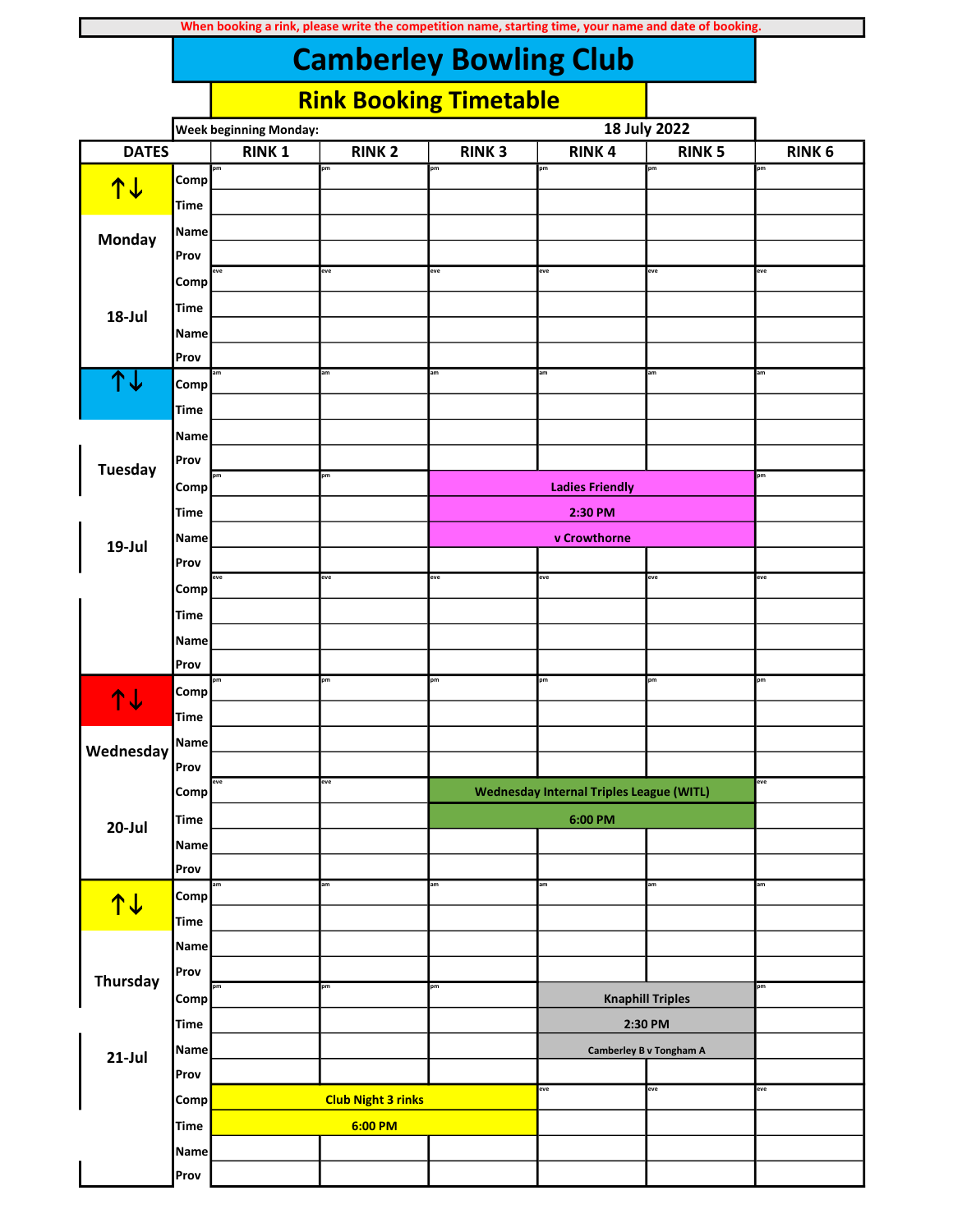|                            |                     | 18 July 2022<br><b>Week beginning Monday:</b> |               |                   |                        |               |               |
|----------------------------|---------------------|-----------------------------------------------|---------------|-------------------|------------------------|---------------|---------------|
| <b>DATES</b>               |                     | <b>RINK1</b>                                  | <b>RINK 2</b> | <b>RINK3</b>      | <b>RINK4</b>           | <b>RINK 5</b> | <b>RINK 6</b> |
| $\leftarrow$ $\rightarrow$ | Comp                | pm                                            | pm            | pm                | pm                     | pm            | pm            |
|                            | <b>Time</b>         |                                               |               |                   |                        |               |               |
|                            | Name                |                                               |               |                   |                        |               |               |
| Friday                     | Prov                |                                               |               |                   |                        |               |               |
|                            | Comp                | eve                                           | eve           | <b>B/W Valley</b> | eve                    | eve           | eve           |
|                            | <b>Time</b>         |                                               |               | 6:15 PM           |                        |               |               |
| 22-Jul                     | Name                |                                               |               | v Hawley          |                        |               |               |
|                            | Prov                |                                               |               |                   |                        |               |               |
|                            | Comp                | am                                            | am            | am                | am                     | am            | am            |
| $\leftarrow$ $\rightarrow$ | <b>Time</b>         |                                               |               |                   |                        |               |               |
|                            | Name                |                                               |               |                   |                        |               |               |
| Saturday                   | Prov                |                                               |               |                   |                        |               |               |
|                            | Comp                | pm                                            | pm            | pm                | pm                     | pm            | pm            |
|                            | <b>Time</b>         |                                               |               |                   |                        |               |               |
| $23$ -Jul                  |                     |                                               |               |                   |                        |               |               |
|                            | <b>Name</b><br>Prov |                                               |               |                   |                        |               |               |
|                            |                     | eve                                           | eve           | eve               | eve                    | eve           | eve           |
|                            | Comp                |                                               |               |                   |                        |               |               |
|                            | <b>Time</b>         |                                               |               |                   |                        |               |               |
|                            | Name                |                                               |               |                   |                        |               |               |
|                            | Prov                | am                                            | am            | am                | am                     | am            | am            |
| $\leftarrow$ $\rightarrow$ | Comp                |                                               |               |                   |                        |               |               |
|                            | <b>Time</b>         |                                               |               |                   |                        |               |               |
| Sunday                     | Name                |                                               |               |                   |                        |               |               |
|                            | Prov                | pm                                            |               |                   |                        |               | pm            |
|                            | Comp                |                                               |               |                   | Camberley v Knaphill   |               |               |
| 24-Jul                     | <b>Time</b>         |                                               |               |                   | 2:30 PM                |               |               |
|                            | <b>Name</b>         |                                               |               |                   | <b>4 Mixed Triples</b> |               |               |
|                            | Prov                |                                               |               |                   |                        |               |               |
|                            | Comp                | eve                                           | eve           | eve               | eve                    | eve           | eve           |
|                            | <b>Time</b>         |                                               |               |                   |                        |               |               |
|                            | Name                |                                               |               |                   |                        |               |               |
|                            | Prov                |                                               |               |                   |                        |               |               |
|                            |                     | Matches & Leagues                             |               |                   |                        | Internal      |               |
|                            |                     | <b>Mixed</b>                                  | Ladies        | <b>Men</b>        |                        | <b>Club</b>   |               |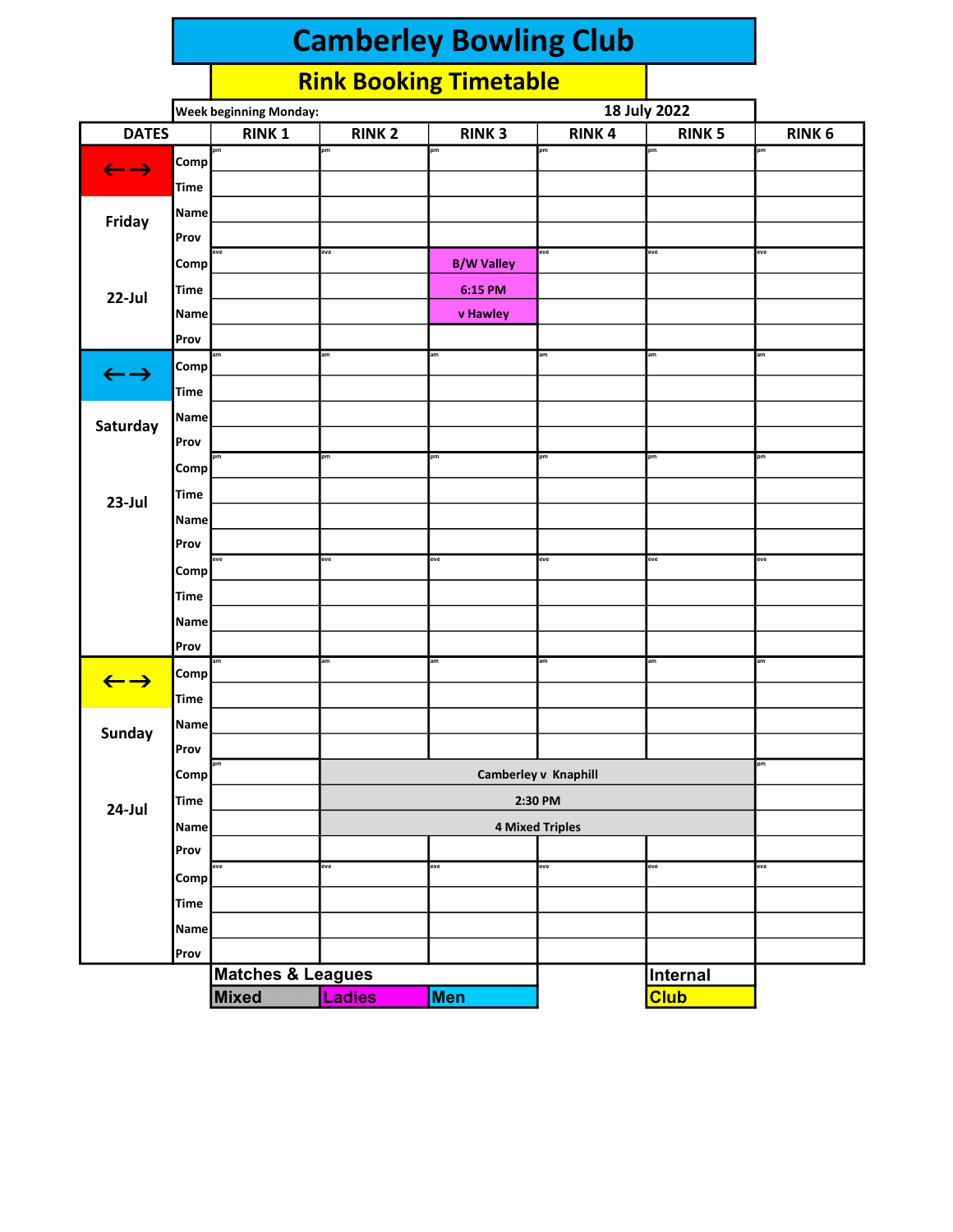| When booking a rink, please write the competition name, starting time, your name and date of booking. |  |
|-------------------------------------------------------------------------------------------------------|--|
|-------------------------------------------------------------------------------------------------------|--|

|                            |              | <b>Week beginning Monday:</b> | 25 July 2022                    |                                                 |                           |                           |               |
|----------------------------|--------------|-------------------------------|---------------------------------|-------------------------------------------------|---------------------------|---------------------------|---------------|
| <b>DATES</b>               |              | <b>RINK1</b>                  | <b>RINK 2</b>                   | <b>RINK3</b>                                    | <b>RINK4</b>              | <b>RINK 5</b>             | <b>RINK 6</b> |
| $\leftarrow$ $\rightarrow$ | <b>Comp</b>  | pm                            | pm                              | pm                                              | pm                        | pm                        | pm            |
|                            | Time         |                               |                                 |                                                 |                           |                           |               |
|                            | Name         |                               |                                 |                                                 |                           |                           |               |
| Monday                     | Prov         |                               |                                 |                                                 |                           |                           |               |
|                            | Comp         | eve                           | eve                             |                                                 | <b>West Surrey Ladies</b> | eve                       | eve           |
|                            | Time         |                               |                                 |                                                 | 6:15 PM                   |                           |               |
| $25$ -Jul                  | Name         |                               |                                 |                                                 | v Windlesham              |                           |               |
|                            | Prov         |                               |                                 |                                                 |                           |                           |               |
|                            | Comp         | am                            | am                              | am                                              | am                        | am                        | am            |
| $\leftarrow \rightarrow$   | <b>Time</b>  |                               |                                 |                                                 |                           |                           |               |
|                            |              |                               |                                 |                                                 |                           |                           |               |
|                            | Name<br>Prov |                               |                                 |                                                 |                           |                           |               |
| <b>Tuesday</b>             |              |                               |                                 |                                                 |                           | pm                        | pm            |
|                            | Comp         |                               |                                 | <b>Ladies Friendly</b>                          |                           |                           |               |
|                            | Time         |                               |                                 | 2:30 PM                                         |                           |                           |               |
| $26$ -Jul                  | <b>Name</b>  |                               |                                 | v Windlesham                                    |                           |                           |               |
|                            | Prov         |                               |                                 |                                                 | eve                       | eve                       | eve           |
|                            | Comp         |                               | <b>A&amp;D Camberley</b>        |                                                 |                           |                           |               |
|                            | <b>Time</b>  |                               | 6:30 PM                         |                                                 |                           |                           |               |
|                            | Name         |                               | v Aldershot Traction A          |                                                 |                           |                           |               |
|                            | Prov         |                               |                                 |                                                 |                           |                           |               |
| $\leftarrow$ $\rightarrow$ | Comp         | <b>Probus - External Game</b> |                                 |                                                 |                           |                           |               |
|                            | <b>Time</b>  |                               |                                 |                                                 | 2:30 PM                   |                           |               |
| Wednesday                  | Name         |                               |                                 |                                                 |                           |                           |               |
|                            | Prov         | eve                           |                                 |                                                 |                           | eve                       | eve           |
|                            | Comp         |                               |                                 | <b>Wednesday Internal Triples League (WITL)</b> |                           |                           |               |
| $27$ -Jul                  | Time         |                               |                                 | 6:00 PM                                         |                           |                           |               |
|                            | <b>Name</b>  |                               |                                 |                                                 |                           |                           |               |
|                            | Prov         | am                            |                                 |                                                 |                           |                           |               |
| $\leftarrow$ $\rightarrow$ | Comp         |                               | am                              | am                                              | am                        | am                        | am            |
|                            | <b>Time</b>  |                               |                                 |                                                 |                           |                           |               |
|                            | <b>Name</b>  |                               |                                 |                                                 |                           |                           |               |
| Thursday                   | Prov         |                               |                                 |                                                 |                           |                           |               |
|                            | Comp         | <b>Knaphill Triples</b>       |                                 | <b>Knaphill Triples</b>                         |                           | pm                        | pm            |
|                            | <b>Time</b>  | 2:30 PM                       |                                 | 2:30 PM                                         |                           |                           |               |
| 28-Jul                     | Name         |                               | <b>Camberley A v Chertsey B</b> | <b>Camberley B v Mytchett A</b>                 |                           |                           |               |
|                            | Prov         |                               |                                 |                                                 |                           |                           |               |
|                            | Comp         | eve                           | eve                             | eve                                             |                           | <b>Club Night 3 rinks</b> |               |
|                            | <b>Time</b>  |                               |                                 |                                                 |                           | 6:00 PM                   |               |
|                            | Name         |                               |                                 |                                                 |                           |                           |               |
|                            | Prov         |                               |                                 |                                                 |                           |                           |               |